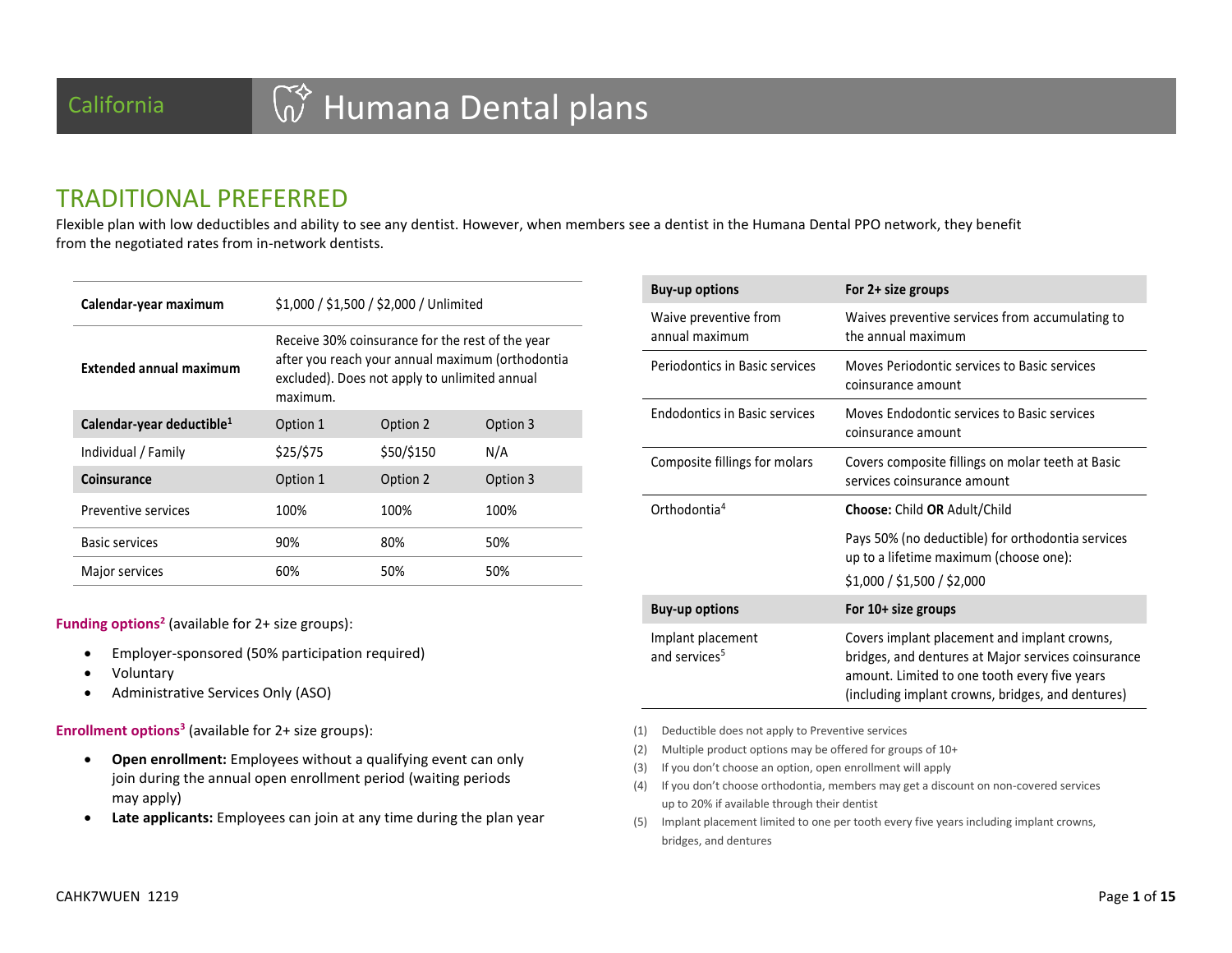# California **GOV** Humana Dental plans

## PPO

In-network dentists provide dental services at a reduced rate. Members have higher out-of-pocket costs for services received from out-of-network dentists.

|                                          | In- and Out-of-network                                                                                                                                         |                                         |            |            |            |             |          |     |
|------------------------------------------|----------------------------------------------------------------------------------------------------------------------------------------------------------------|-----------------------------------------|------------|------------|------------|-------------|----------|-----|
| Calendar-year<br>maximum                 |                                                                                                                                                                | \$1,000 / \$1,500 / \$2,000 / Unlimited |            |            |            |             |          |     |
| <b>Extended</b><br>annual<br>maximum     | Receive 30% coinsurance for the rest of the year after you reach your<br>annual maximum (orthodontia excluded). Does not apply to unlimited<br>annual maximum. |                                         |            |            |            |             |          |     |
|                                          | Out-of-<br>Out-of-<br>Out-of-<br>Out-of-<br>$In-$<br>$In-$<br>$In-$<br>$In-$<br>network<br>network<br>network<br>network<br>network<br>network<br>network      |                                         |            |            |            |             | network  |     |
| Calendar-year<br>deductible <sup>1</sup> |                                                                                                                                                                | Option 1                                | Option 2   |            | Option 3   |             | Option 4 |     |
| Individual /<br>Family                   | \$25/\$75                                                                                                                                                      | \$50/\$150                              | \$50/\$150 | \$50/\$150 | \$50/\$150 | \$100/\$300 |          | N/A |
| <b>Coinsurance</b>                       |                                                                                                                                                                | Option 1                                | Option 2   |            | Option 3   |             | Option 4 |     |
| Preventive<br>services                   | 100%                                                                                                                                                           | 100%                                    | 100%       | 100%       | 100%       | 80%         | 100%     | 80% |
| Basic services                           | 100%                                                                                                                                                           | 80%                                     | 90%        | 80%        | 80%        | 50%         | 90%      | 80% |
| Major services                           | 60%                                                                                                                                                            | 50%                                     | 60%        | 50%        | 50%        | 50%         | 50%      | 50% |

**Funding options<sup>2</sup>** (available for 2+ size groups):

- Employer-sponsored (50% participation required)
- Voluntary
- Administrative Services Only (ASO)

**Enrollment options<sup>3</sup>** (available for 2+ size groups):

- **Open enrollment:** Employees without a qualifying event can only join during the annual open enrollment period (waiting periods may apply)
- **Late applicants:** Employees can join at any time during the plan year with or without a qualifying event. (Waiting periods apply)

| <b>Buy-up options</b>                          | For 2+ size groups                                                                                                                                                                                           |
|------------------------------------------------|--------------------------------------------------------------------------------------------------------------------------------------------------------------------------------------------------------------|
| Waive preventive from<br>annual maximum        | Waives preventive services from<br>accumulating to the annual maximum                                                                                                                                        |
| Periodontics in Basic<br>services              | Moves Periodontic services to Basic<br>services coinsurance amount                                                                                                                                           |
| <b>Endodontics in Basic</b><br>services        | Moves Endodontic services to Basic<br>services coinsurance amount                                                                                                                                            |
| Composite fillings for<br>molars               | Covers composite fillings on molar teeth<br>at Basic services coinsurance amount                                                                                                                             |
| Orthodontia <sup>4</sup>                       | Choose: Child OR Adult/Child                                                                                                                                                                                 |
|                                                | Pays 50% (no deductible) for orthodontia<br>services up to a lifetime maximum<br>(choose one):                                                                                                               |
|                                                | \$1,000 / \$1,500 / \$2,000                                                                                                                                                                                  |
| <b>Buy-up options</b>                          | For 10+ size groups                                                                                                                                                                                          |
| Implant placement<br>and services <sup>5</sup> | Covers implant placement and implant<br>crowns, bridges, and dentures at Major<br>services coinsurance amount. Limited to<br>one tooth every five years (including<br>implant crowns, bridges, and dentures) |

- (1) Deductible does not apply to Preventive services
- (2) Multiple product options may be offered for groups of 10+
- (3) If you don't choose an option, open enrollment will apply
- (4) If you don't choose orthodontia, members may get a discount on non-covered services up to 20% if available through their dentist
- (5) Implant placement limited to one per tooth every five years including implant crowns, bridges, and dentures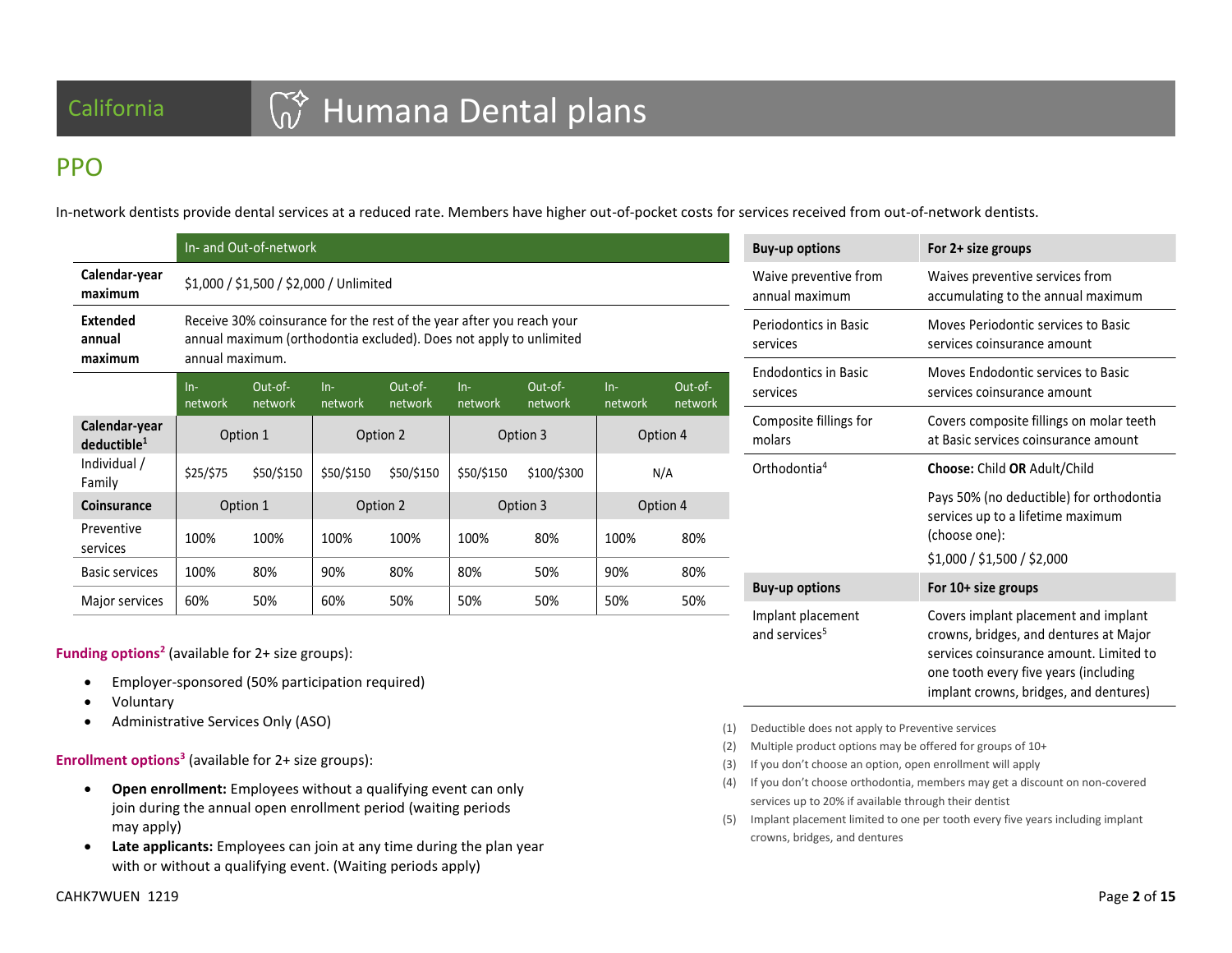## California **GO Humana Dental plans**

## PREVENTIVE PLUS

Covers commonly used preventive and basic services, including exams, X-rays, cleanings and fillings. Plus, discounts may be available on additional services like crowns, inlays, oral surgery and orthodontia.

| Calendar-year maximum<br>Individual / Family                                                                                         | \$1,000            |                                                 |
|--------------------------------------------------------------------------------------------------------------------------------------|--------------------|-------------------------------------------------|
| Calendar-year deductible <sup>1</sup><br>Individual / Family                                                                         | \$50 / \$150       |                                                 |
| Coinsurance                                                                                                                          | Option 1           | Option 2                                        |
| Preventive services                                                                                                                  | 100%               | 100%                                            |
| <b>Basic services</b><br>(Emergency care, fillings,<br>& simple extractions)                                                         | 80%                | 50%                                             |
| <b>Discount services:</b><br>Not covered, but may be available at a discount through their dentist                                   |                    |                                                 |
| Additional basic services (crowns, harmful habit appliances for children,<br>oral surgery)<br>Major services<br>Orthodontia services |                    |                                                 |
| <b>Buy-up options</b>                                                                                                                | For 2+ size groups |                                                 |
| Waive preventive from<br>annual maximum                                                                                              | the annual maximum | Waives preventive services from accumulating to |

| Composite fillings for molars | Covers composite fillings on molar teeth at Basic |
|-------------------------------|---------------------------------------------------|
|                               | services coinsurance amount                       |

(1) Deductible does not apply to Preventive services

(2) Multiple product options may be offered for groups of 10+

(3) If you don't choose an option, open enrollment will apply

**Funding options<sup>2</sup>** (available for 2+ size groups):

- Employer-sponsored (50% participation required)
- Voluntary
- Administrative Services Only (ASO)

**Enrollment options<sup>3</sup>** (available for 2+ size groups):

- **Open enrollment:** Employees without a qualifying event can only join during the annual open enrollment period (waiting periods may apply)
- **Late applicants:** Employees can join at any time during the plan year with or without a qualifying event. (Waiting periods apply)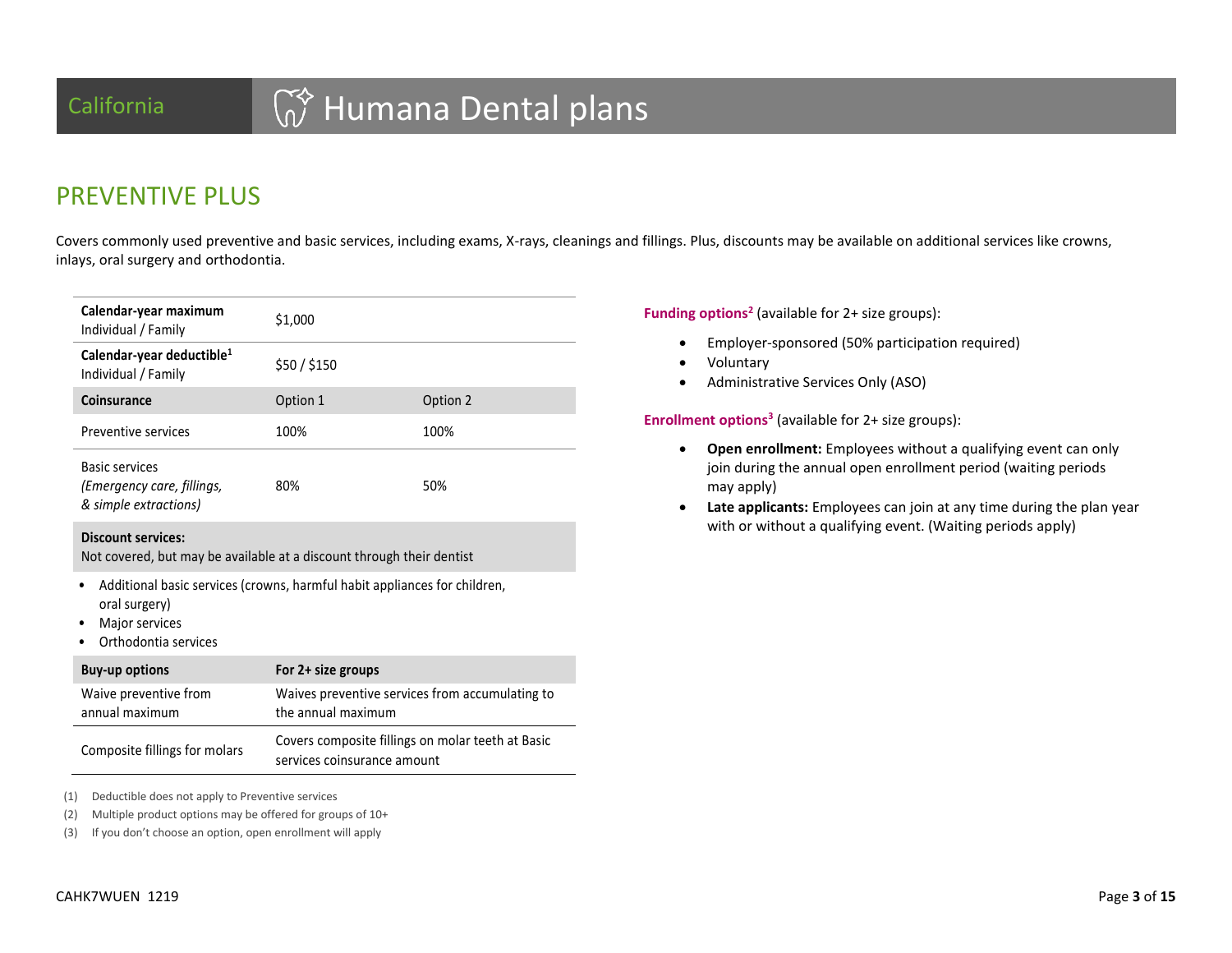# California **GO Humana Dental plans**

### DHMO

Members may see a primary care dentist as often as necessary. There are no yearly maximums, no deductibles to meet, and no waiting periods.

Members must select a contracted dental office to utilize covered benefits. The assigned office will initiate a specialty referral process with Liberty Dental Plan if the services are dentally necessary and outside the scope of general dentistry.

**Summary of services:** Below is a sampling of the most frequently used dental service codes for these plans. For a complete listing of covered services and copays, please see individual plan summaries for each plan option.

| <b>ADA CODE</b>             | <b>DESCRIPTION</b>                                                           | <b>LS100R</b> | <b>LS200</b> | <b>LS300</b> |  |  |
|-----------------------------|------------------------------------------------------------------------------|---------------|--------------|--------------|--|--|
| <b>Preventive services</b>  |                                                                              |               |              |              |  |  |
| 0120                        | Periodic oral evaluation                                                     | \$0           | \$0          | \$0          |  |  |
| 0210                        | X-Rays – complete series of radiographic images (including bitewing)         | \$0           | \$0          | \$0          |  |  |
| 1110                        | Cleaning $-$ adult / child                                                   | \$0           | \$0          | \$8          |  |  |
| 1351                        | Sealant - per tooth                                                          | \$5           | \$10         | \$15         |  |  |
| <b>Basic services</b>       |                                                                              |               |              |              |  |  |
| 2140                        | Amalgam - one surface, primary or permanent                                  | \$0           | \$5          | \$12         |  |  |
| 2330                        | Resin-based composite - one surface, anterior                                | \$0           | \$10         | \$16         |  |  |
| 2391                        | Resin-based composite – one surface, posterior                               | \$45          | \$55         | \$65         |  |  |
| <b>Major services</b>       |                                                                              |               |              |              |  |  |
| 2750                        | Crown – porcelain fused to high noble metal                                  | $$70 + lab$   | $$115 + lab$ | $$185 + lab$ |  |  |
| 3330                        | Molar root canal (permanent tooth); excluding final restoration              | \$100         | \$115        | \$220        |  |  |
| 4910                        | Periodontal maintenance                                                      | \$35          | \$40         | \$45         |  |  |
| 7140                        | Extraction, erupted tooth or exposed root (elevation and/or forceps removal) | \$0           | \$8          | \$15         |  |  |
| 7210                        | Surgical removal of erupted tooth - removal of bone and/or section of tooth  | \$15          | \$20         | \$35         |  |  |
| <b>Orthodontic services</b> |                                                                              |               |              |              |  |  |
| 8070                        | Comprehensive orthodontic treatment of the transitional dentition            | \$1,550       | \$1,550      | \$1,550      |  |  |
| 8080                        | Comprehensive orthodontic treatment of the adolescent dentition              | \$1,550       | \$1,550      | \$1,550      |  |  |
| 8090                        | Comprehensive orthodontic treatment of the adult dentition                   | \$1,695       | \$1,695      | \$1,695      |  |  |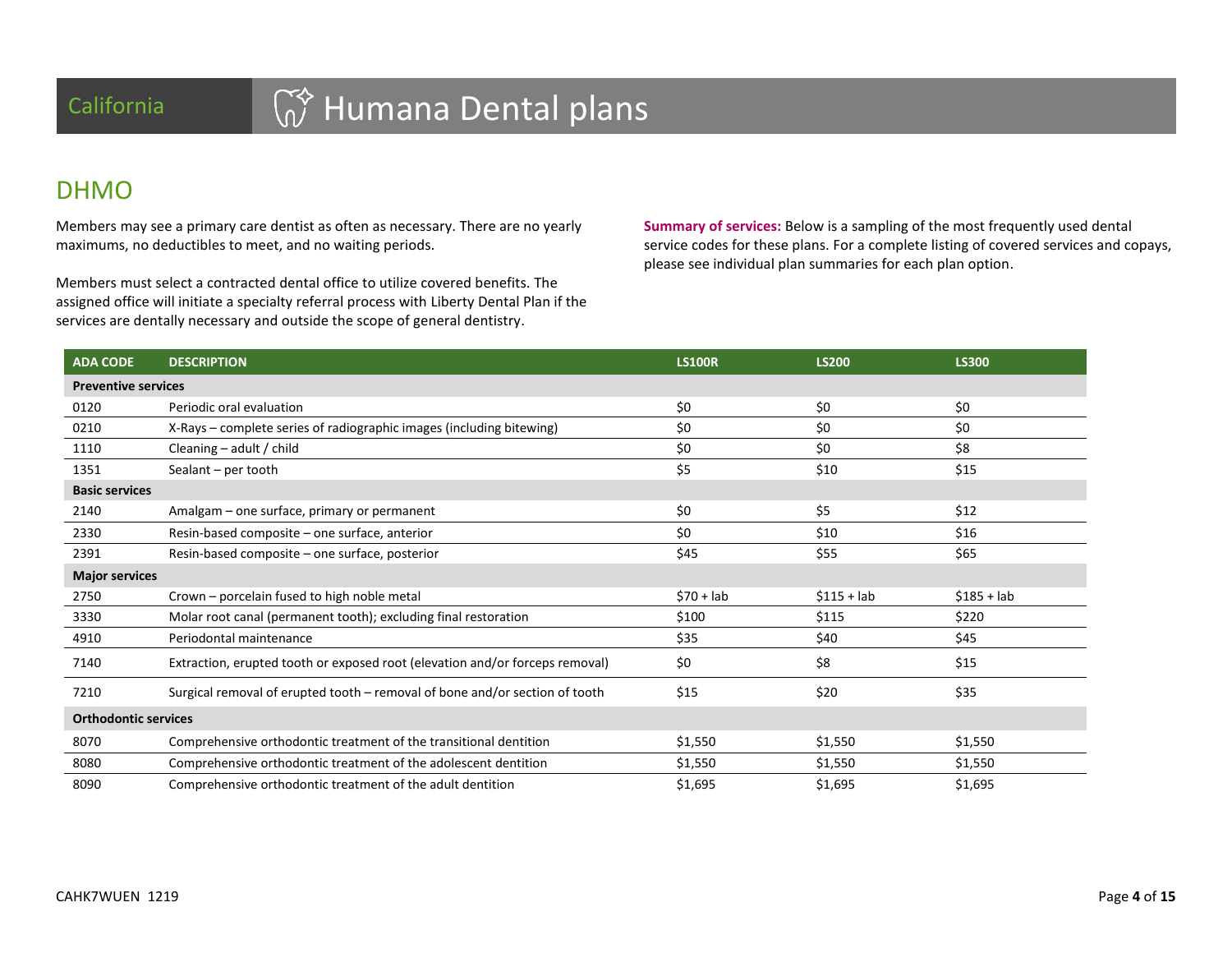## **ELIGIBILITY**

Traditional Preferred, PPO, Preventive Plus, and DHMO (2+ eligible employees)

| <b>Contribution</b>                                 | Participation  |
|-----------------------------------------------------|----------------|
| Employer-sponsored: employer pays 100% of premium   | 100%           |
| Employer-sponsored: employers pays <100% of premium | 50% or greater |
| Voluntary: employer pays <100% of premium           | Less than 50%  |

## WAITING PERIODS

Traditional Preferred, PPO, and Preventive Plus

- Most services in your plan are reimbursed as of the effective date
- No waiting periods for preventive services
- No waiting periods for endodontics or periodontics except for late applicants
- In some circumstances, benefits are available as 12 or 24 months of continual enrollment:

| <b>Contribution</b>                                    | <b>Group size</b>   | <b>Preventive</b> | <b>Basic</b> | Major <sup>1</sup>     | Orthodontia <sup>1</sup>                                             |
|--------------------------------------------------------|---------------------|-------------------|--------------|------------------------|----------------------------------------------------------------------|
| Initial enrollment, open enrollment<br>& timely add-on | 2-9 enrolled        | No                | No           | 12 months <sup>2</sup> | 24 months <sup>2</sup>                                               |
|                                                        | 10 or more enrolled | No                | No           | No                     | 12 months <sup>2</sup><br>(no waiting period for employer sponsored) |
| Late applicant <sup>3</sup>                            | 2-9 enrolled        | No                | 12 months    | 12 months              | 24 months                                                            |

(1) Preventive Plus does not cover major and orthodontia services

(2) The 12-month waiting period may be decreased or waived based on the number of months the member had dental coverage immediately before joining the Humana Dental plan. Members must have prior orthodontia coverage to reduce or waive the waiting period under orthodontia

(3) Late applicant is not allowed with the open enrollment option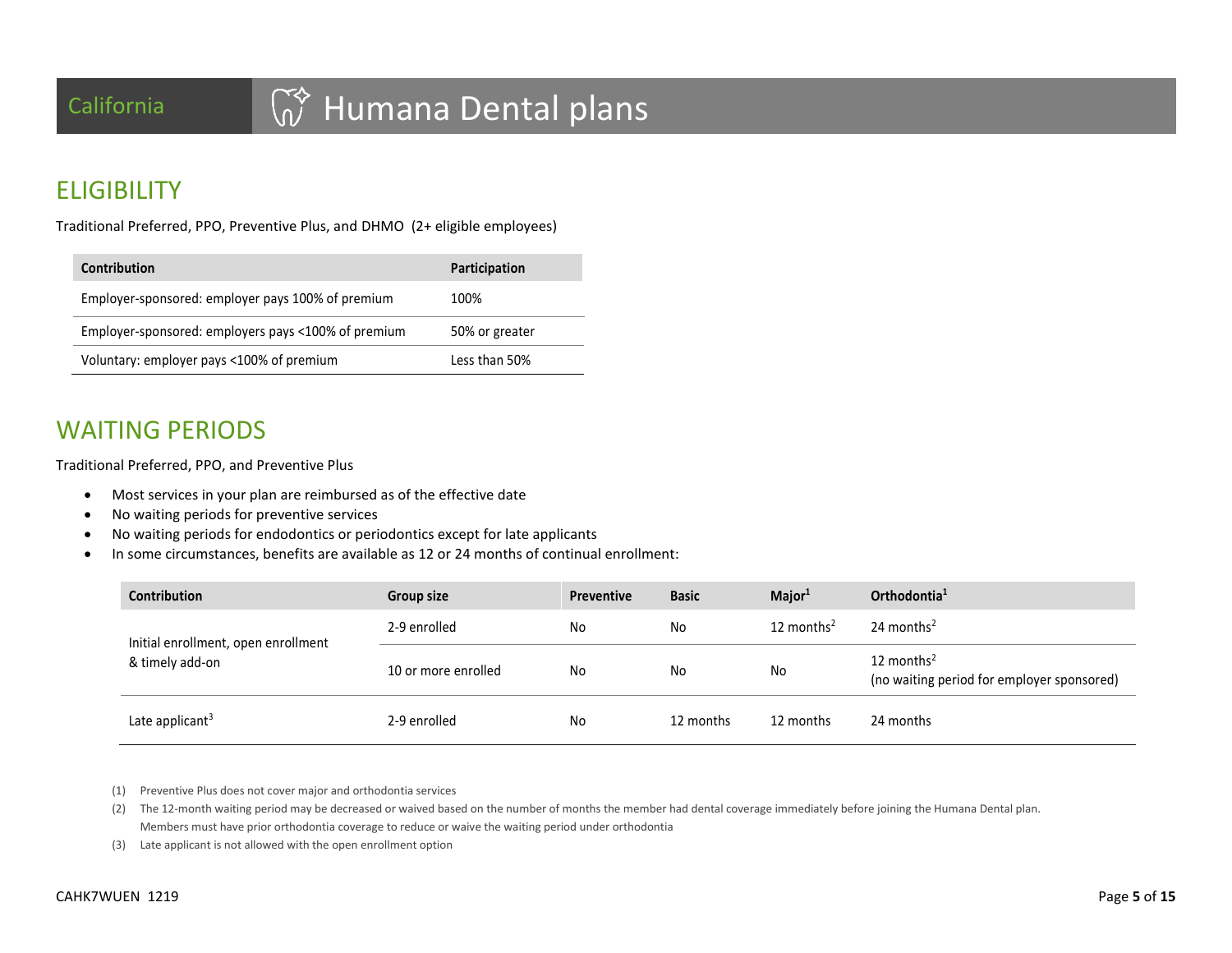## California **Galifornia Galifornia** Galifornia

|                                                                                                                           | 100                                              | 130 / Materials<br><b>Only 130</b>               | 150                                              | 160 / Materials<br><b>Only 160</b>               | 200                                              | 100 / 130 / 150 / 160 / 20                                                                      |
|---------------------------------------------------------------------------------------------------------------------------|--------------------------------------------------|--------------------------------------------------|--------------------------------------------------|--------------------------------------------------|--------------------------------------------------|-------------------------------------------------------------------------------------------------|
|                                                                                                                           | In-network                                       | In-network                                       | In-network                                       | In-network                                       | In-network                                       | Out-of-network                                                                                  |
| Routine eye exam                                                                                                          |                                                  |                                                  |                                                  |                                                  |                                                  |                                                                                                 |
| With dilation <sup>1</sup>                                                                                                | \$10                                             | \$10                                             | \$10                                             | \$10                                             | \$0                                              | Up to $$30$                                                                                     |
| Retinal imaging <sup>2</sup>                                                                                              | Up to \$39                                       | Up to \$39                                       | Up to \$39                                       | Up to \$39                                       | Up to \$39                                       | Not covered                                                                                     |
| Contact lens exam <sup>3</sup>                                                                                            |                                                  |                                                  |                                                  |                                                  |                                                  |                                                                                                 |
| Standard contact lens fit and follow-up                                                                                   | Up to \$40                                       | Up to \$40                                       | Up to \$40                                       | \$0                                              | \$0                                              | 100 / 130 / 150: Not covered<br>160 and 200: Up to \$30                                         |
| Premium contact lens fit and follow-up                                                                                    | 10% off retail                                   | 10% off retail                                   | 10% off retail                                   | 10% off retail<br>less \$55<br>allowance         | 10% off retail<br>less \$55<br>allowance         | 100 / 130 / 150: Not covered<br>160 and 200: Up to \$30                                         |
| Diabetic eye care <sup>1</sup> (care & testing for diabetic members; up to two services per year for each listed service) |                                                  |                                                  |                                                  |                                                  |                                                  |                                                                                                 |
| Exam                                                                                                                      | \$0                                              | \$0                                              | \$0                                              | \$0                                              | \$0                                              | Up to \$77                                                                                      |
| Retinal imaging                                                                                                           | \$0                                              | \$0                                              | \$0                                              | \$0                                              | \$0                                              | Up to \$50                                                                                      |
| Extended ophthalmoscopy                                                                                                   | \$0                                              | \$0                                              | \$0                                              | \$0                                              | \$0                                              | Up to $$15$                                                                                     |
| Gonioscopy                                                                                                                | \$0                                              | \$0                                              | \$0                                              | \$0                                              | \$0                                              | Up to \$15                                                                                      |
| Scanning laser                                                                                                            | \$0                                              | \$0\$                                            | \$0                                              | \$0                                              | \$0                                              | Up to $$33$                                                                                     |
| Frames <sup>5</sup>                                                                                                       |                                                  |                                                  |                                                  |                                                  |                                                  |                                                                                                 |
| Discounts may be available on all frames<br>except when prohibited by the<br>manufacturer                                 | \$100 allowance<br>20% off balance<br>over \$100 | \$130 allowance<br>20% off balance<br>over \$130 | \$150 allowance<br>20% off balance<br>over \$150 | \$160 allowance<br>20% off balance<br>over \$160 | \$200 allowance<br>20% off balance<br>over \$200 | 100: \$50 allowance<br>130: \$65 allowance<br>150 / 160: \$80 allowance<br>200: \$100 allowance |
| Standard plastic lenses <sup>4</sup>                                                                                      |                                                  |                                                  |                                                  |                                                  |                                                  |                                                                                                 |
| Single vision                                                                                                             | \$25                                             | \$15                                             | \$10                                             | \$10                                             | \$0                                              | Up to \$25                                                                                      |
| <b>Bifocal</b>                                                                                                            | \$25                                             | \$15                                             | \$10                                             | \$10                                             | \$0                                              | Up to $$40$                                                                                     |
| Trifocal                                                                                                                  | \$25                                             | \$15                                             | \$10                                             | \$10                                             | \$0                                              | Up to \$60                                                                                      |
| Lenticular                                                                                                                | \$25                                             | \$15                                             | \$10                                             | \$10                                             | \$0                                              | Up to \$100                                                                                     |

**Only 160 <sup>200</sup> 100 / 130 / 150 / 160 / 200**

200: Up to \$30 100 / 150: Not covered 200: Up to \$30

| Up to \$77                                                                                      |
|-------------------------------------------------------------------------------------------------|
| Up to \$50                                                                                      |
| Up to \$15                                                                                      |
| Up to \$15                                                                                      |
| Up to \$33                                                                                      |
|                                                                                                 |
| 100: \$50 allowance<br>130: \$65 allowance<br>150 / 160: \$80 allowance<br>200: \$100 allowance |
|                                                                                                 |
| Up to \$25                                                                                      |
| Up to \$40                                                                                      |
| Up to \$60                                                                                      |
| Up to \$100                                                                                     |
|                                                                                                 |

(1) Not covered on Materials Only 130 and 160

(2) Member costs may exceed \$39 with certain providers.

(3) Standard contact lens exam fit and follow up costs and premium contact lens exam discounts up to 10% may vary by participating provider.

(4) Lens option costs may vary by provider.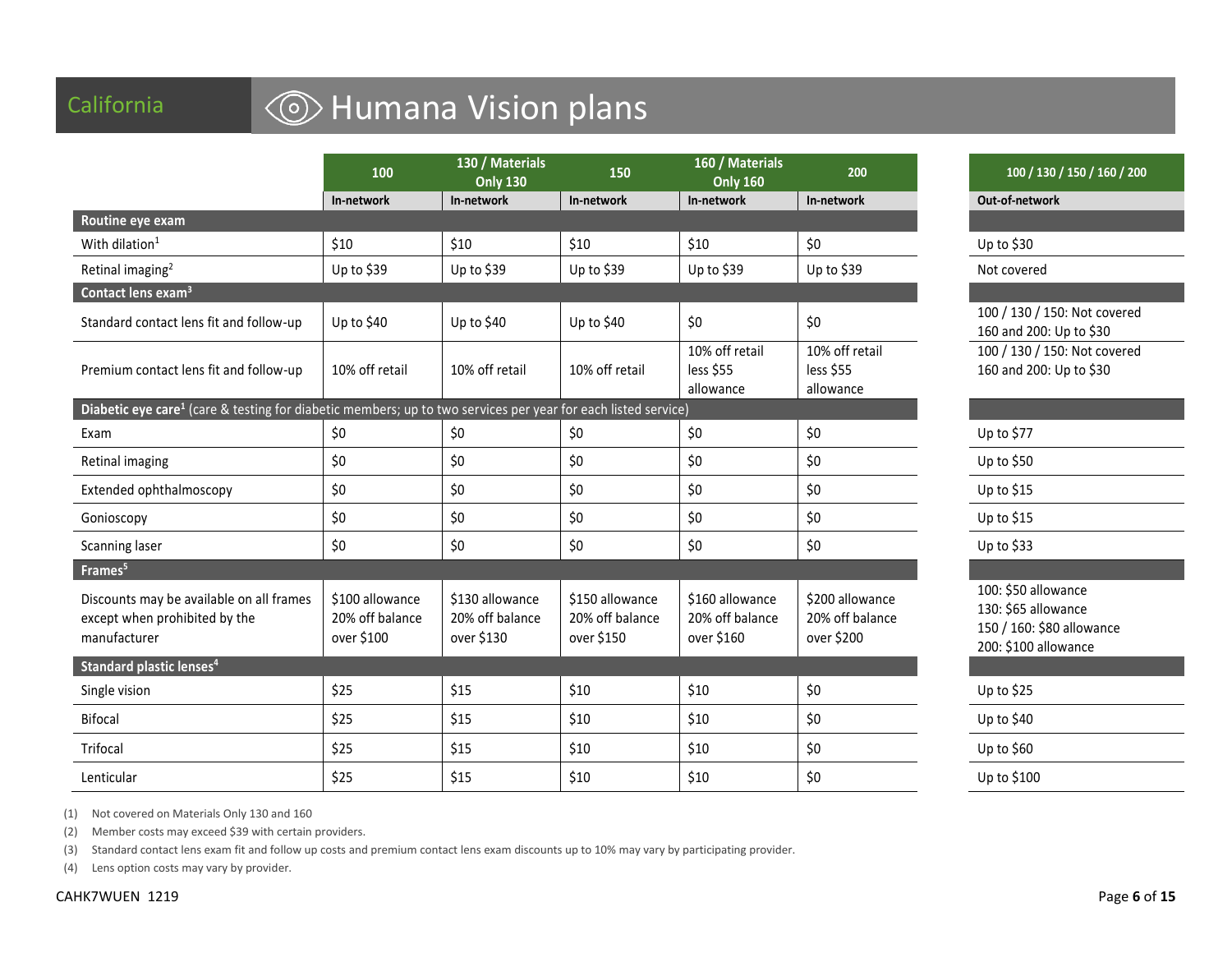## California

# California **Covers Contact Lens** Humana Vision plans

|                                                                                             | 100                                                                                | 130 / Materials<br><b>Only 130</b>                                                 | 150                                                                              | 160 / Materials<br><b>Only 160</b>                                              | 200                                                                          | 100 / 130 / 150 / 160 / 200                                                                |
|---------------------------------------------------------------------------------------------|------------------------------------------------------------------------------------|------------------------------------------------------------------------------------|----------------------------------------------------------------------------------|---------------------------------------------------------------------------------|------------------------------------------------------------------------------|--------------------------------------------------------------------------------------------|
|                                                                                             | In-network                                                                         | In-network                                                                         | In-network                                                                       | In-network                                                                      | In-network                                                                   | Out-of-network                                                                             |
| Lens options <sup>4</sup>                                                                   |                                                                                    |                                                                                    |                                                                                  |                                                                                 |                                                                              |                                                                                            |
| UV coating                                                                                  | \$15                                                                               | \$15                                                                               | \$15                                                                             | \$15                                                                            | \$15                                                                         | Not covered                                                                                |
| Tint (solid & gradient)                                                                     | \$15                                                                               | \$15                                                                               | \$15                                                                             | \$15                                                                            | \$15                                                                         | Not covered                                                                                |
| Standard scratch-resistance                                                                 | \$15                                                                               | \$15                                                                               | \$15                                                                             | \$15                                                                            | \$15                                                                         | Not covered                                                                                |
| Standard polycarbonate                                                                      | \$40                                                                               | \$40                                                                               | \$40                                                                             | \$40                                                                            | \$40                                                                         | Not covered                                                                                |
| Standard anti-reflective coating                                                            | \$45                                                                               | \$45                                                                               | \$25                                                                             | \$10                                                                            | \$0                                                                          | 100 / 130: Not covered<br>150 / 160 / 200: Up to \$25                                      |
| Premium anti-reflective coating<br>$\bullet$ Tier 1<br>$\bullet$ Tier 2<br>$\bullet$ Tier 3 | \$57<br>\$68<br>80% of charge                                                      | \$57<br>\$68<br>80% of charge                                                      | \$37<br>\$48<br>80% of charge<br>less \$20<br>allowance                          | \$22<br>\$33<br>80% of charge<br>less \$35<br>allowance                         | \$22<br>\$33<br>80% of charge less<br>\$35 allowance                         | Tiers 1, 2, and 3:<br>150 / 160 / 200: Up to \$25 <sup>6</sup><br>100 / 130: Not Covered   |
| Standard progressive (add-on to bifocal)                                                    | \$25                                                                               | \$15                                                                               | \$10                                                                             | \$10                                                                            | $$0$$                                                                        | Up to \$40                                                                                 |
| Premium progressive<br>$\bullet$ Tier 1<br>• Tier 2<br>$\bullet$ Tier 3<br>$\bullet$ Tier 4 | \$110<br>\$120<br>\$135<br>\$90 сорау,<br>80% of charge<br>less \$120<br>allowance | \$110<br>\$120<br>\$135<br>\$90 copay,<br>80% of charge<br>less \$120<br>allowance | \$75<br>\$85<br>\$100<br>\$60 copay,<br>80% of charge<br>less \$120<br>allowance | \$45<br>\$55<br>\$70<br>\$25 copay,<br>80% of charge<br>less \$120<br>allowance | \$45<br>\$55<br>\$70<br>\$25 copay,<br>80% of charge less<br>\$120 allowance | Tiers 1, 2, 3 and 4:<br>150 / 160 / 200: Up to \$40 <sup>6</sup><br>100 / 130: Not Covered |
| Photochromatic / plastic transitions                                                        | \$75                                                                               | \$75                                                                               | \$75                                                                             | \$75                                                                            | \$75                                                                         | Not covered                                                                                |
| Polarized                                                                                   | 20% off retail                                                                     | \$20% off retail                                                                   | \$20% off retail                                                                 | 20% off retail                                                                  | 20% off retail                                                               | Not covered                                                                                |

(4) Lens option costs may vary by provider.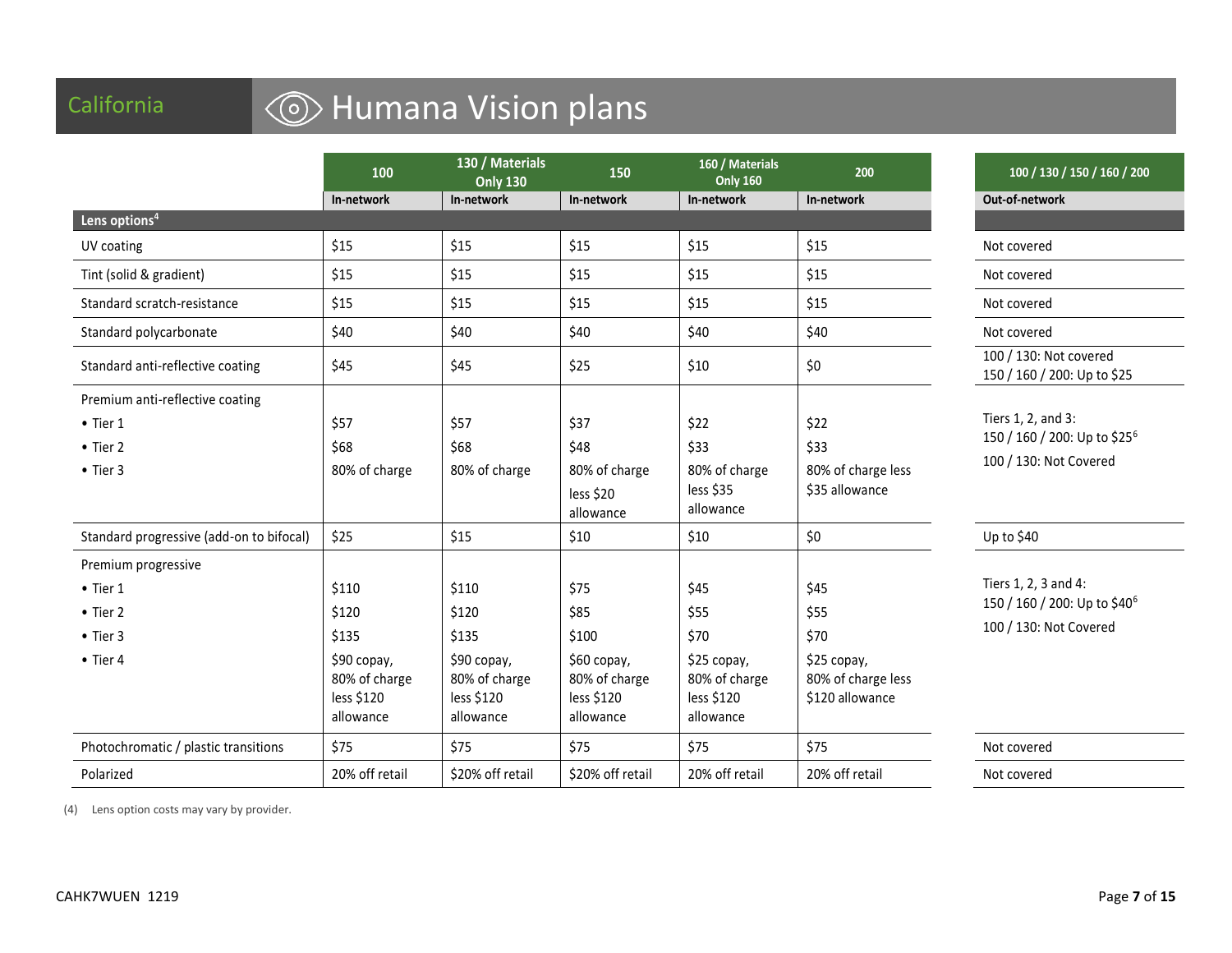# California **Galifornia Galifornia** Galifornia

|                                                    | 100                                                                                                                                         | 130 / Materials<br><b>Only 130</b>               | 150                                              | 160 / Materials<br><b>Only 160</b>               | 200                                              | 100 / 130 / 150 / 160 / 200                                                                       |
|----------------------------------------------------|---------------------------------------------------------------------------------------------------------------------------------------------|--------------------------------------------------|--------------------------------------------------|--------------------------------------------------|--------------------------------------------------|---------------------------------------------------------------------------------------------------|
|                                                    | In-network                                                                                                                                  | In-network                                       | In-network                                       | In-network                                       | In-network                                       | Out-of-network                                                                                    |
| <b>Contact lenses<sup>5</sup></b> (materials only) |                                                                                                                                             |                                                  |                                                  |                                                  |                                                  |                                                                                                   |
| Conventional                                       | \$100 allowance<br>15% off balance<br>over \$100                                                                                            | \$130 allowance<br>15% off balance<br>over \$130 | \$150 allowance<br>15% off balance<br>over \$130 | \$160 allowance<br>15% off balance<br>over \$160 | \$200 allowance<br>15% off balance<br>over \$200 | 100: \$80 allowance<br>130: \$104 allowance<br>150 / 160: \$128 allowance<br>200: \$160 allowance |
| Disposable                                         | \$100 allowance                                                                                                                             | \$130 allowance                                  | \$150 allowance                                  | \$160 allowance                                  | \$200 allowance                                  | 100: \$80 allowance<br>130: \$104 allowance<br>150 / 160: \$128 allowance<br>200: \$160 allowance |
| Medically necessary                                | \$0                                                                                                                                         | \$0                                              | \$0                                              | \$0                                              | \$0                                              | 100 / 130: \$200 allowance<br>150 / 160 / 200: \$210 allowance                                    |
| Frequency                                          |                                                                                                                                             |                                                  |                                                  |                                                  |                                                  |                                                                                                   |
| Exam <sup>1</sup>                                  | Once every 12 months                                                                                                                        |                                                  |                                                  |                                                  |                                                  |                                                                                                   |
| Lenses or contact lenses                           | Once every 12 months                                                                                                                        |                                                  |                                                  |                                                  |                                                  |                                                                                                   |
| Frames                                             | Once every 24 months                                                                                                                        |                                                  |                                                  |                                                  |                                                  |                                                                                                   |
| <b>Plan options</b>                                |                                                                                                                                             |                                                  |                                                  |                                                  |                                                  |                                                                                                   |
| 12-month frame benefit                             | Benefit replaces the 24-month frequency of the base plan                                                                                    |                                                  |                                                  |                                                  |                                                  |                                                                                                   |
| Retinal imaging <sup>1</sup>                       | \$0 in-network and up to \$20 for out-of-network benefits (does not cross apply)                                                            |                                                  |                                                  |                                                  |                                                  |                                                                                                   |
| LASIK / PRK <sup>1</sup>                           | \$250 per eye (in- or out-of-network); 12-month waiting period applies                                                                      |                                                  |                                                  |                                                  |                                                  |                                                                                                   |
| Eye glass & contact lens benefit                   | Allows fulfillment of frame plus spectacle lenses in addition to the contact lens benefit of the base plan (not available for groups < 100) |                                                  |                                                  |                                                  |                                                  |                                                                                                   |
| Polycarbonate lenses for children <19              | Provides for standard polycarbonate lens with \$0 copay                                                                                     |                                                  |                                                  |                                                  |                                                  |                                                                                                   |

(1) Not covered on Materials Only 130 and 160

(2) Member costs may exceed \$39 with certain providers.

(3) Standard contact lens exam fit and follow up costs and premium contact lens exam discounts up to 10% may vary by participating provider.

(4) Lens option costs may vary by provider.

(5) Plan covers contact lenses or frames, but not both, unless you have the Eye Glass and Contact Lens Rider.

Members may contact their participating provider to determine what costs or discounts are available.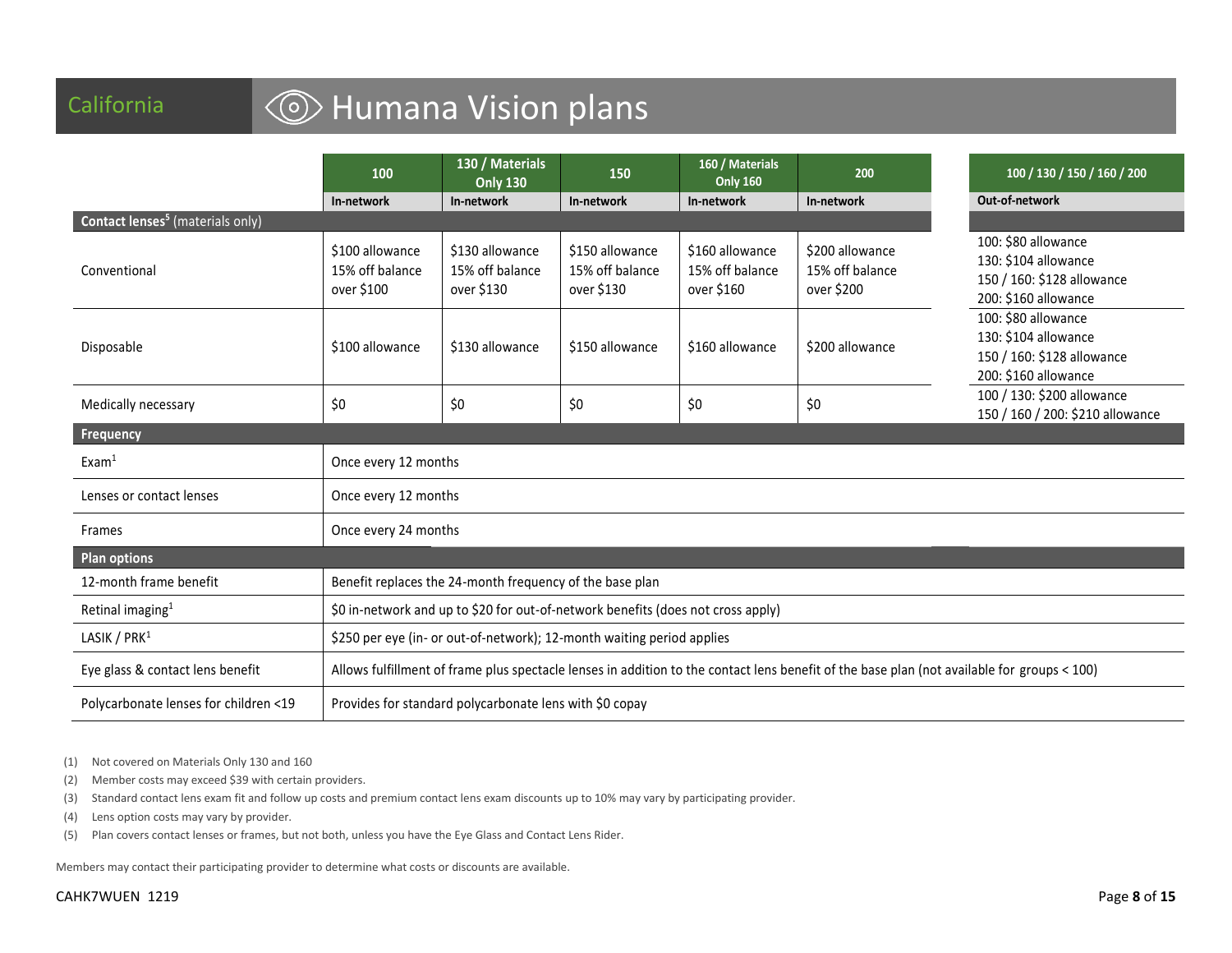# California **Galifornia Humana Vision plans**

### EXAM PLUS

|                                                                                           | In-network     | Out-of-network |
|-------------------------------------------------------------------------------------------|----------------|----------------|
| Routine eye exam                                                                          |                |                |
| With dilation                                                                             | \$10           | Up to \$30     |
| Retinal imaging <sup>1</sup>                                                              | Up to $$39$    | Not covered    |
| Contact lens exam <sup>2</sup>                                                            |                |                |
| Standard contact lens fitting & follow-up                                                 | Up to \$40     | Not covered    |
| Premium contact lens fitting & follow-up                                                  | 10% off retail | Not covered    |
| <b>Frames</b>                                                                             |                |                |
| Discounts may be available on all frames<br>except when prohibited by the<br>manufacturer | 35% off retail | Not covered    |
| Standard plastic lenses <sup>3</sup>                                                      |                |                |
| Single vision                                                                             | \$50           | Not covered    |
| <b>Bifocal</b>                                                                            | \$70           | Not covered    |
| Trifocal                                                                                  | \$105          | Not covered    |
| Lenticular                                                                                | 20% off retail | Not covered    |

(1) Member costs may exceed \$39 with certain providers

(2) Standard contact lens exam fit and follow up costs and premium contact lens exam discounts up to 10% may vary by participating provider.

(3) Lens option costs may vary by provider.

Members may contact their participating provider to determine if listed costs are available.

|                                          | In-network           | Out-of-network |
|------------------------------------------|----------------------|----------------|
| Lens options                             |                      |                |
| UV coating                               | \$15                 | Not covered    |
| Tint (solid & gradient)                  | \$15                 | Not covered    |
| Standard scratch-resistance              | \$15                 | Not covered    |
| Standard polycarbonate                   | \$40                 | Not covered    |
| Standard anti-reflective coating         | \$45                 | Not covered    |
| Standard progressive (add-on to bifocal) | \$65                 | Not covered    |
| Polarized                                | 20% off retail       | Not covered    |
| Add-on service                           | 20% off retail       | Not covered    |
| <b>Contact lenses</b> (materials only)   |                      |                |
| Conventional                             | 15% off retail       | Not covered    |
| Disposable                               | Not covered          | Not covered    |
| Medically necessary                      | Not covered          | Not covered    |
| <b>Frequency</b>                         |                      |                |
| Exam                                     | Once every 12 months |                |
| Lenses or contact lenses                 | Not covered          |                |
| <b>Frames</b>                            | Not covered          |                |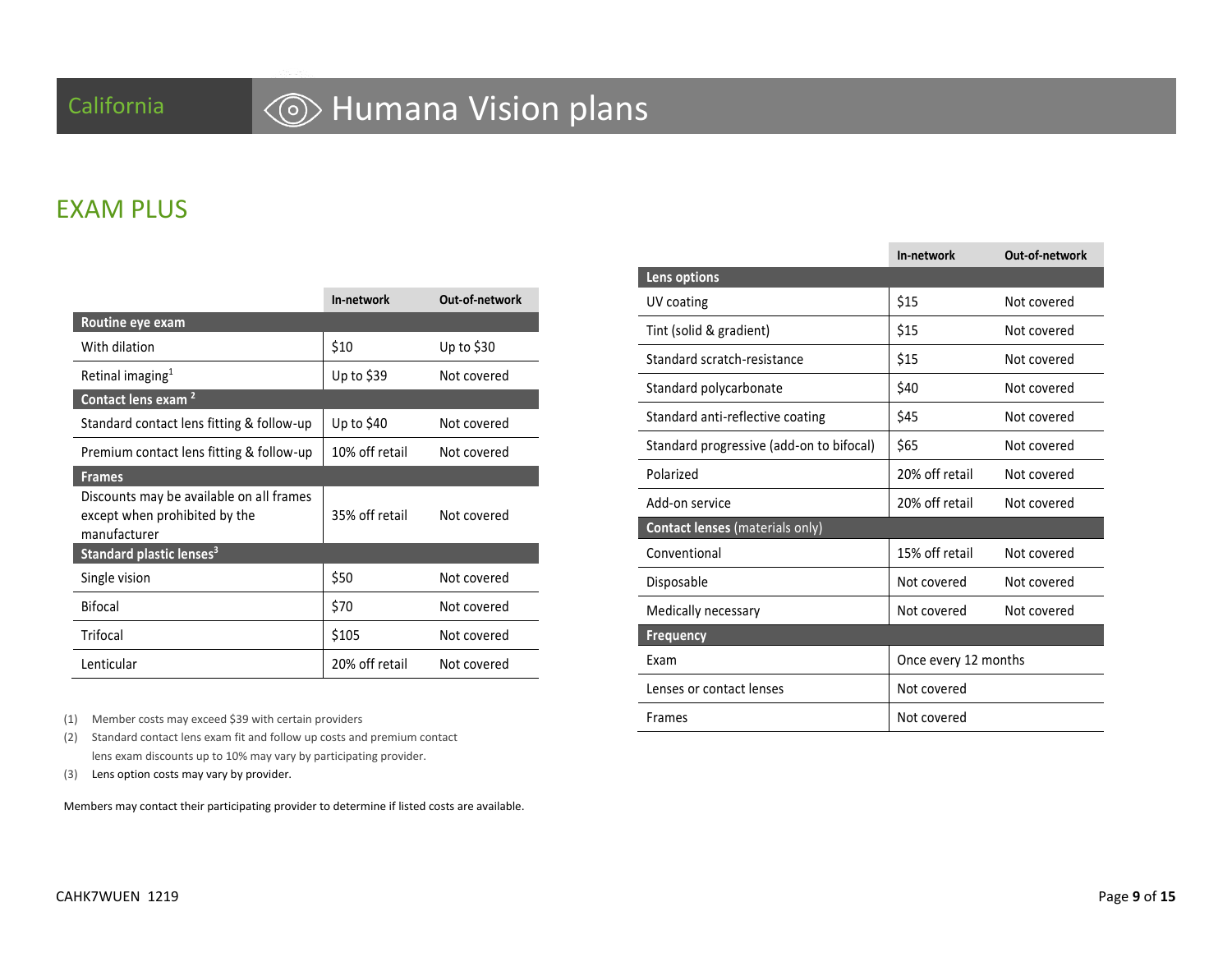# California **Galifornia Humana Vision plans**

## ADDITIONAL VISION PLAN DISCOUNTS

| <b>Type</b>                                                                                   | <b>Discount</b>                                                                                                                                                                                                                                                                                                                                                                                                                                                                                                                                                                                                                                                                                       |
|-----------------------------------------------------------------------------------------------|-------------------------------------------------------------------------------------------------------------------------------------------------------------------------------------------------------------------------------------------------------------------------------------------------------------------------------------------------------------------------------------------------------------------------------------------------------------------------------------------------------------------------------------------------------------------------------------------------------------------------------------------------------------------------------------------------------|
| Member may receive a 20%<br>discount on items not covered<br>by the plan at network Providers | Members may contact their participating provider to determine what costs or discounts are available.<br>Discount does not apply to EyeMed Provider's professional services, or contact lenses.<br>Plan discounts cannot be combined with any other discounts or promotional offers.<br>Services or materials provided by any other group benefit plan providing vision care may not be covered.<br>Certain brand name Vision Materials may not be eligible for a discount if the manufacturer imposes a no-discount practice.<br>Frame, Lens, & Lens Option discounts apply only when purchasing a complete pair of eyeglasses. If purchased separately, members<br>receive 20% off the retail price. |
| <b>LASIK &amp; PRK</b>                                                                        | Members may also receive 15% off retail price or 5% off promotional price for LASIK or PRK from the US Laser Network,<br>owned and operated by LCA Vision.<br>Since LASIK or PRK vision correction is an elective procedure, performed by specially trained providers, this discount may not always be available<br>from a provider in your immediate location.                                                                                                                                                                                                                                                                                                                                       |

In NJ and MA, any services received for emergency care will pay at the same level of benefits for preferred and non-preferred providers.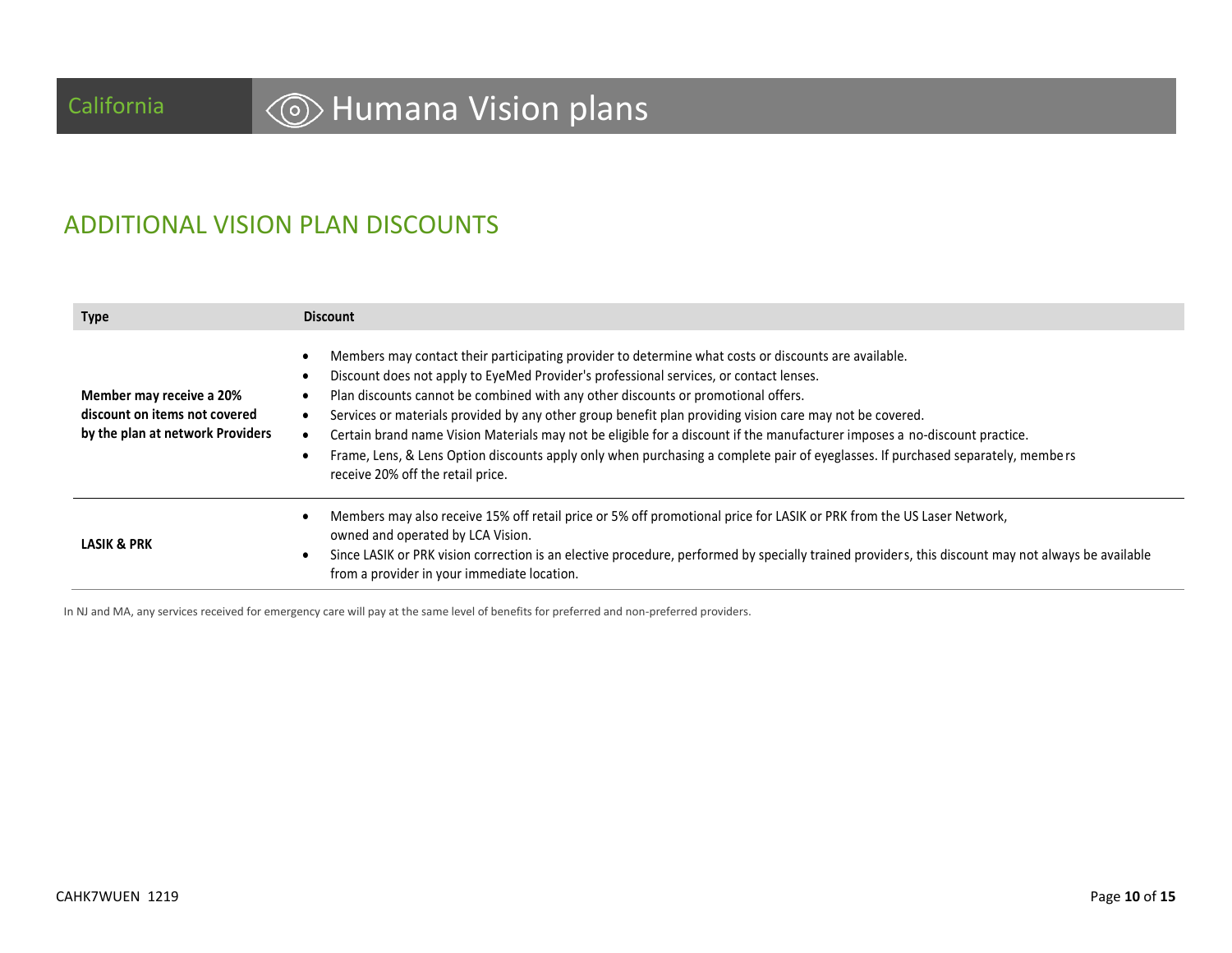# California  $\left\{\begin{matrix} \sqrt{\begin{matrix} 1 \end{matrix}} \end{matrix}\right\}$  Group Term Life

### BASIC GROUP TERM LIFE

Provides basic coverage to employees while giving them the opportunity to purchase voluntary term life. You can change the amount of basic life coverage once a year, on the anniversary date, by making the request to underwriting.

| <b>EMPLOYEE Basic Term Life</b>                                                                    |                                                                                                                                                                                                                |                                  |                                   |  |  |
|----------------------------------------------------------------------------------------------------|----------------------------------------------------------------------------------------------------------------------------------------------------------------------------------------------------------------|----------------------------------|-----------------------------------|--|--|
| Available coverage                                                                                 | Flat amounts in \$1,000 increments<br>Multiples of salary rounded to the next \$1,000<br>Class schedules: No more then 2.5 times<br>between the classes and 10 times between<br>the highest and lowest classes |                                  |                                   |  |  |
| Minimum                                                                                            | \$15,000                                                                                                                                                                                                       |                                  |                                   |  |  |
| Maximum                                                                                            | Lesser of seven times annual salary or \$1 million,<br>combined with voluntary life                                                                                                                            |                                  |                                   |  |  |
| <b>DEPENDENT Basic Term Life 1</b>                                                                 | Option 1                                                                                                                                                                                                       | Option 2                         | Option 3                          |  |  |
| Spouse <sup>2</sup>                                                                                | \$20,000                                                                                                                                                                                                       | \$10,000                         | \$5,000                           |  |  |
| Dependent child:<br>Ages 6 months to 26 years<br>Ages 15 days to 6 months<br>Birth through 14 days | \$5,000<br>\$1,000<br>No benefit                                                                                                                                                                               | \$2,500<br>\$500<br>No benefit   | \$1,000<br>\$500<br>No benefit    |  |  |
|                                                                                                    | Option 4                                                                                                                                                                                                       | Option 5                         | Option 6                          |  |  |
| Spouse <sup>2</sup>                                                                                | \$20,000                                                                                                                                                                                                       | \$10,000                         | \$10,000                          |  |  |
| Dependent child:<br>Ages 6 months to 26 years<br>Ages 15 days to 6 months<br>Birth through 14 days | \$10,000<br>\$1,000<br>No benefit                                                                                                                                                                              | \$5,000<br>\$1,000<br>No benefit | \$10,000<br>\$1,000<br>No benefit |  |  |

(1) Option 1 is available for groups with five or more eligible lives. Options 2 & 3 are available for groups with two or more eligible lives.

(2) Guarantee issue amounts for spouse/children coverage are equal to the benefit selected. Coverage and eligibility terminates at age 65.

### **Guaranteed issue amounts**

For groups of two or more, Humana guarantees that eligible employees, spouses, and dependent children will receive a specified amount of life coverage without medical underwriting. Amounts vary with the number of full-time eligible employees.

| <b>Eligible lives</b> | Maximum guaranteed issue amounts |
|-----------------------|----------------------------------|
| $2 - 4$               | Up to \$25,000                   |
| $5 - 9$               | Up to \$50,000                   |
| $10 - 24$             | Up to \$100,000                  |
| $25 - 50$             | Up to \$175,000                  |
| $51 - 74$             | Up to \$200,000                  |
| $75 - 99$             | Up to \$250,000                  |
| $100 - 299$           | Up to \$300,000                  |

### **Minimum participation requirements**

The minimum employer contribution for groups with two or more eligible employees is 50% of premium.

| <b>Employer contribution</b> | Participation |
|------------------------------|---------------|
| 100% of premium              | 100%          |
| 50-99% of premium            | 50%           |

**Retirees:** Basic Term Life is not available to retired employees.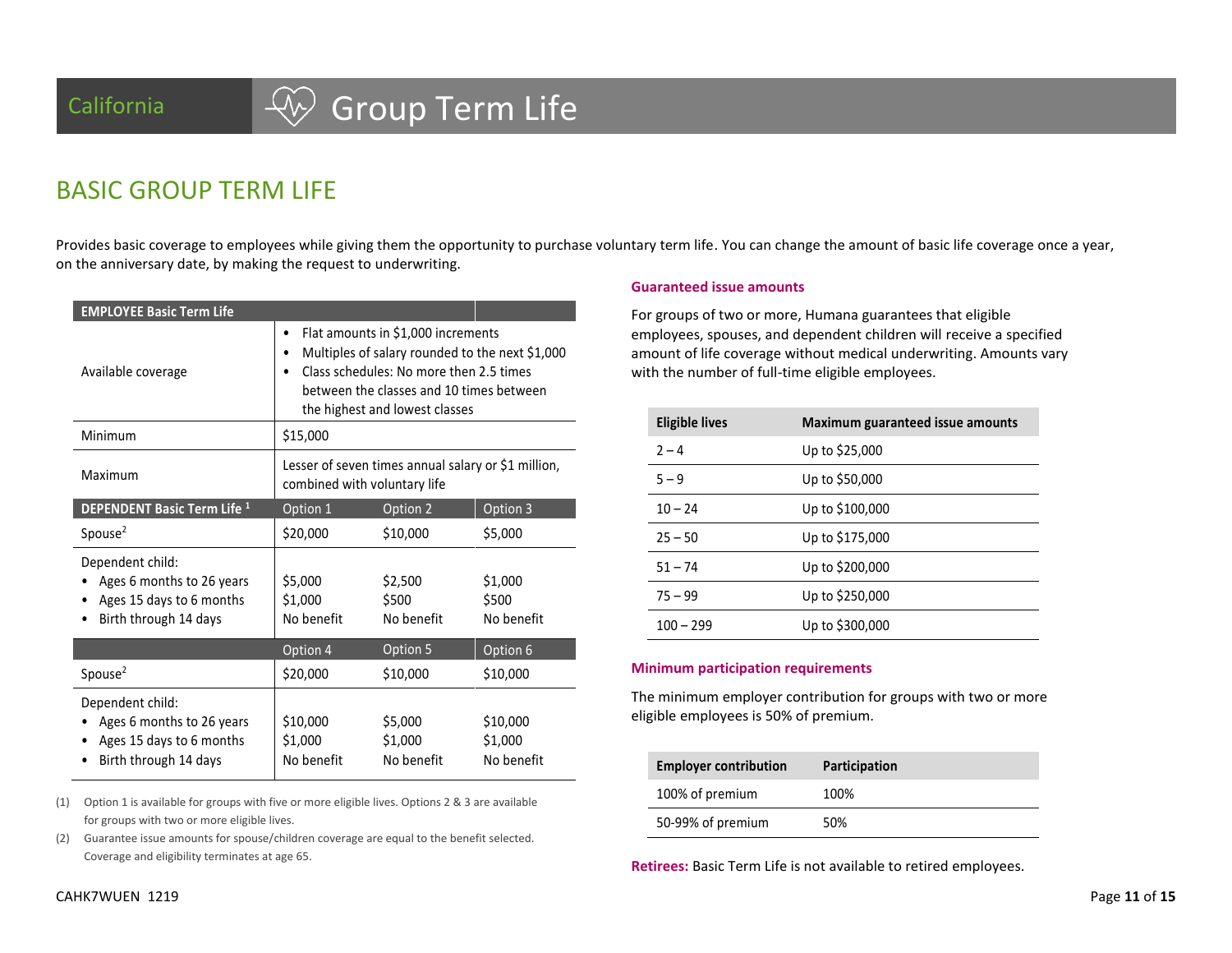# California  $\sqrt{W}$  Group Term Life

## VOLUNTARY / SUPPLEMENTAL TERM LIFE

Available to groups with five or more eligible employees. Employees receive group rates and pay premiums through payroll deductions.

| <b>EMPLOYEE Voluntary Term Life</b>                                                                |                                                                                                                                                                |
|----------------------------------------------------------------------------------------------------|----------------------------------------------------------------------------------------------------------------------------------------------------------------|
| Available coverage                                                                                 | Flat amounts in \$1,000 increments                                                                                                                             |
| Minimum                                                                                            | \$15,000                                                                                                                                                       |
| Maximum                                                                                            | • \$250,000 for groups with 5 to 50 employees <sup>1</sup><br>• \$500,000 for groups with 51 or more employees<br>• \$1 million, combined with Basic Term Life |
| <b>DEPENDENT Basic Term Life 1</b>                                                                 |                                                                                                                                                                |
| Spouse:<br>Available coverage<br>Minimum coverage<br>Maximum coverage                              | \$1,000 increments up to 50% of employee amount<br>\$5,000<br>\$250,000                                                                                        |
| Dependent child:<br>Ages 6 months to 26 years<br>Ages 15 days to 6 months<br>Birth through 14 days | \$5,000 or \$10,000<br>\$500<br>No benefit                                                                                                                     |

### **Guaranteed issue amounts**

Amounts are based on the number of full-time eligible employees. Guaranteed issue does not apply to employees age 65 and older or spouses age 60 and older.

| <b>Eligible lives</b> | <b>Employee</b> | <b>Spouse</b>  |
|-----------------------|-----------------|----------------|
| $5 - 9$               | None            | None           |
| $10 - 24$             | Up to \$50,000  | Up to \$25,000 |
| $25 - 29$             | Up to \$75,000  | Up to \$35,000 |
| $30 - 50$             | Up to \$75,000  | Up to \$35,000 |
| $51 - 74$             | Up to \$100,000 | Up to \$50,000 |
| $75 - 299$            | Up to \$100,000 | Up to \$50,000 |

#### **Minimum participation requirements:**

Five enrolled employees or 25%, whichever is greater.

#### **Retirees:**

Voluntary life is not available to retired employees.

(1) Other options available upon underwriting approval.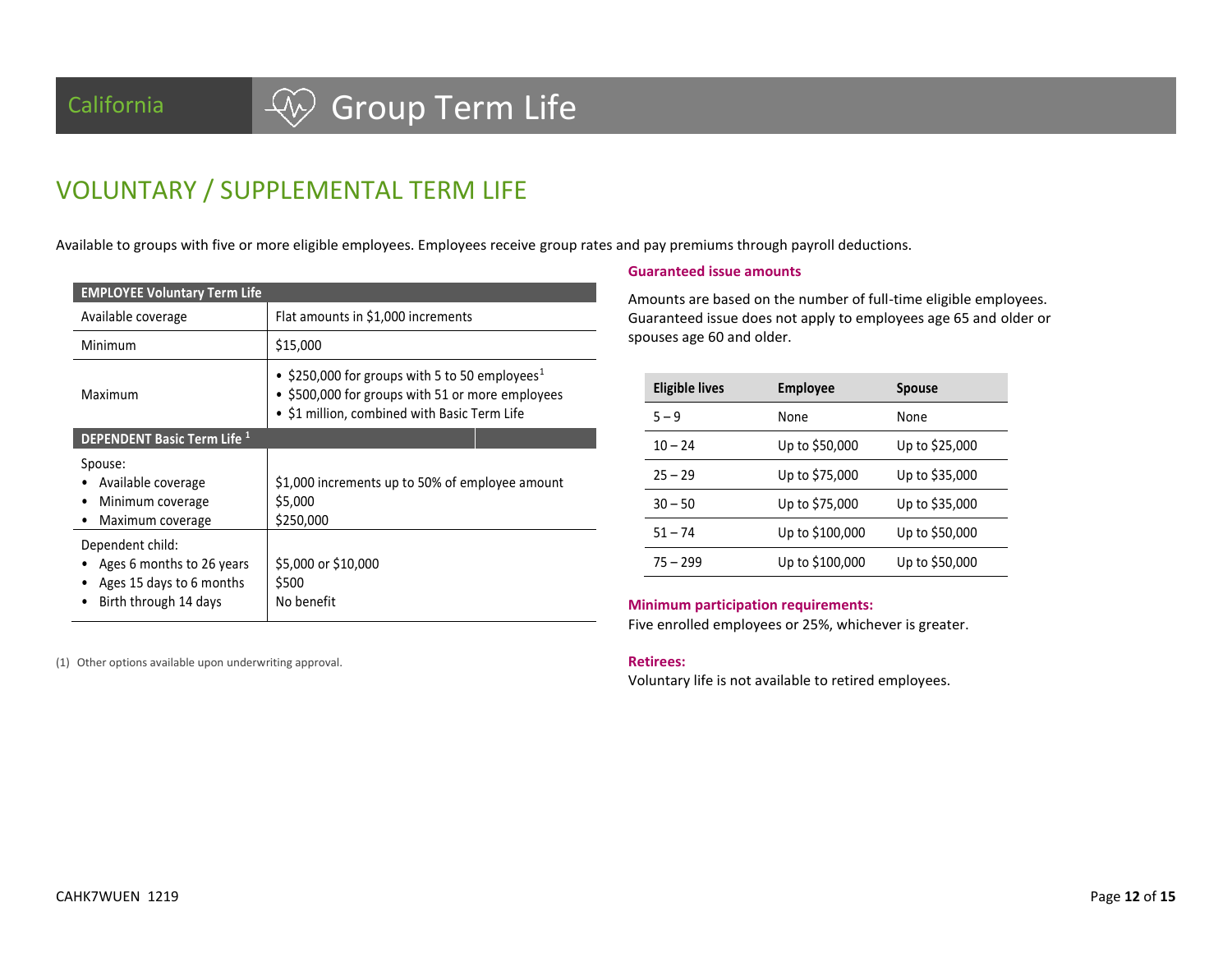# California  $\left\{\begin{matrix} \sqrt{\lambda} \\ \end{matrix}\right\}$  Group Term Life

## BASIC & VOLUNTARY PLAN PROVISIONS

#### **Rate guarantee**

Rates guaranteed to not change for two years (three years, if offered).

#### **Age reduction options**

Choose one of the schedules at time of sale. Beginning at age 65 or age 70 (Schedule 3), the employee's life coverage is reduced based on the benefit amount in force on their  $64<sup>th</sup>$  or  $69<sup>th</sup>$  (Schedule 3) birthday. This also applies to AD&D.

| Age | Schedule 1 | <b>Schedule 2</b> | Schedule 3           |
|-----|------------|-------------------|----------------------|
| 65  | 35%        | 35%               | No reduction         |
| 70  | 55%        | 50%               | 50%                  |
| 75  | 70%        |                   |                      |
| 80  | 80%        |                   | No further reduction |
| 85  | 85%        |                   |                      |

### **Waiver of premium**

- Employees who are disabled for at least six consecutive months before age 60 can continue life insurance coverage and waive the premium
- Employee is covered until age 65 if they remain totally disabled

#### **Guaranteed conversion**

- If employee or dependent loses coverage due to the employee's loss of employment, loss of eligibility, or reduction for age, the coverage can be converted to an individual whole life insurance policy
- Maximum amounts to be converted vary based on the certificate
- If group coverage ends due to termination of the policy, conversion is available when the member's coverage has been in effect for at least three years
- Voluntary ported coverage also can be converted when the policy is terminated
- Conversion policy is issued without evidence of insurability and must be applied and paid for within 31 days of coverage termination

### **Accelerated death benefit**

- An employee diagnosed with a terminal illness that is expected to result in death within 24 months based on the plan offered can receive a portion of the insurance benefit
- Amount payable is 50% to a maximum benefit of \$250,000
- The advanced amount will reduce the life insurance benefit at the time of death (varies by state regulations)
- Humana must approve the benefit application

*Residents of AL, IL, IN, MA, MI, OH, OK, VA, and WA must have continuous coverage a minimum of 30 days to qualify for illness coverage. Residents of Texas must have continuous coverage a minimum of six months to qualify for illness coverage. For accidents, coverage begins on the effective date of the policy.*

#### **Portability of voluntary life**

- An active eligible employee who leaves the group can continue voluntary life insurance by paying annual premiums to Humana if they are not yet age 70
- Only coverage in-force or a lesser amount can be ported
- Employee must exercise portability option with 31 days of termination
- Employees will be charged Humana's current portability rates when they leave

*Portability is state-specific and is not available in NJ, MN and MA. For specific benefits of coverage, contact your sales representative or refer to your Certificate of Coverage.*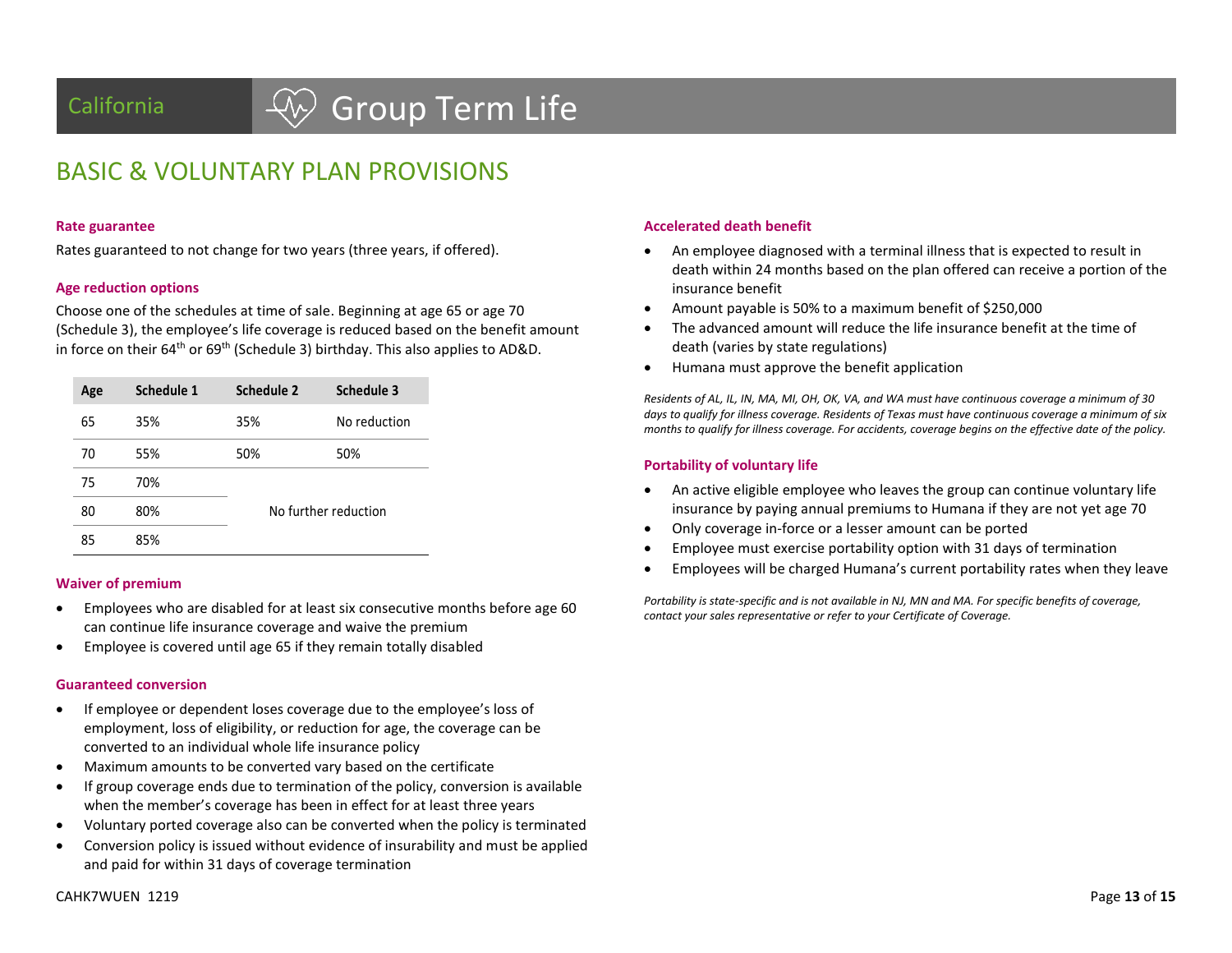## California  $\left\{\begin{matrix} \sqrt{\lambda} \\ \end{matrix}\right\}$  Group Term Life

### ACCIDENTAL DEATH & DISMEMBERMENT BENEFITS (AD&D)

AD&D must be purchased with life benefits for employees (dependent children are not eligible for AD&D). AD&D provides a matching death benefit equal to the life schedule amount and includes the following features:

**Coma benefit**

#### **Common carrier benefit**

Paid after a covered accidental bodily injury sustained while riding as a fare-paying passenger in a common carrier. A common carrier is any land, air, or water vehicle operated with a valid license to transport passengers for hire.

#### **Seatbelt, airbag, helmet benefit**

- **Seat belt benefit** paid after death as a result of an auto accident while properly using a seat belt
- **Airbag** paid after death as a result of an auto accident while driving a vehicle with a properly functioning airbag
- **Helmet** paid after death as a result of a motorcycle accident while wearing a properly fitted and fastened motorcycle helmet

#### **Education benefit**

Provides financial assistance for dependent children's higher education in the event of a covered parent's death.

#### **Childcare benefit**

Provides financial assistance for expenses for dependent children's childcare in the event of covered spouse's death.

#### **Spouse training benefit**

Provides financial assistance for spouse's studies at an accredited school in the event of covered spouse's death.

#### **Repatriation benefit**

CAHK7WUEN 1219 Page **14** of **15** Provides financial assistance for transportation of the employee's body in the event of accidental death. Contract will establish mileage requirements from principal place of residence.

If death or the following losses occur within 180 days of an accident, the following benefit will be paid:

Paid if covered person is in a qualifying coma condition.

**AD&D provisions for employees and spouse<sup>1</sup>**

| Loss                                        | Benefit amount equal to |
|---------------------------------------------|-------------------------|
| Life                                        | Full amount             |
| Both hands and both feet                    | Full amount             |
| Sight in both eyes                          | Full amount             |
| One hand and one foot                       | Full amount             |
| One hand or one foot, and sight in one eye  | Full amount             |
| One hand or one foot                        | 50% of full amount      |
| Loss of sight in one eye                    | 50% of full amount      |
| Loss of thumb and index finger on same hand | 25% of full amount      |
| Quadriplegia                                | Full amount             |
| Paraplegia or hemiplegia                    | 50% of full amount      |

(1) Benefits may vary by state. Please consult your policy for details

Residents of Texas must have continuous coverage a minimum of 30 days to qualify for AD&D coverage. For benefits details, refer to your Certificate of Coverage.